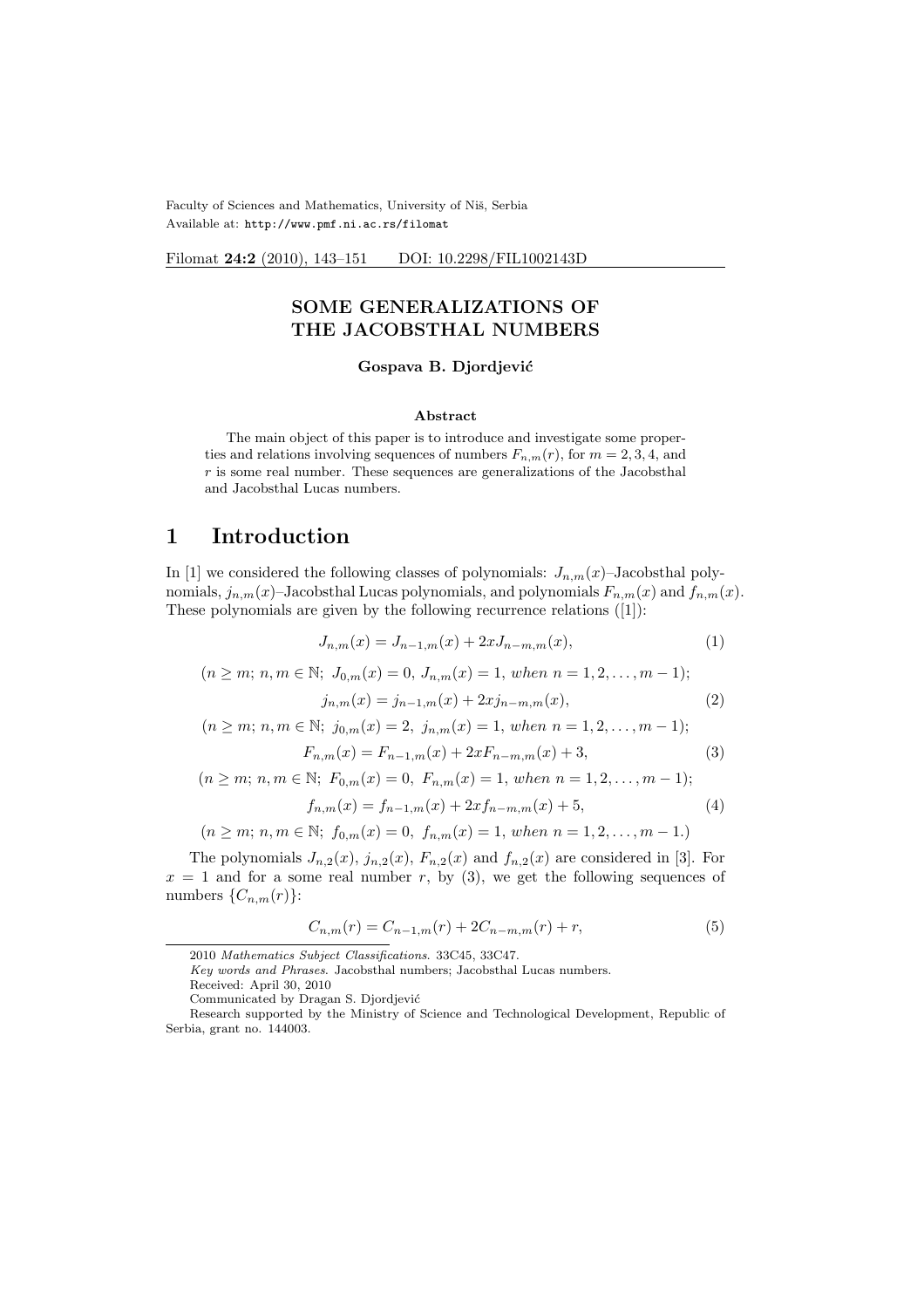$$
(n \ge m; n, m \in \mathbb{N}; C_{0,m}(r) = 0, C_{n,m}(r) = 1, for n = 1, 2, ..., m-1).
$$

Particular cases of these numbers are Jacobsthal numbers  $J_n$  and Lucas numbers  $j_n$ , which were investigated by Horadam [4].

In this note we consider the sequences  $\{C_{n,3}(r)\}\$  and  $\{C_{n,4}(r)\}\$ . Namely, for these sequence of numbers we find some interesting relations, which are analogous to those corresponding to generalized Fibonacci numbers [2].

## 2 The sequence  $\{C_{n,3}(r)\}$

For  $m = 3$  in (5), we have

$$
C_{n,3}(r) = C_{n-1,3}(r) + 2C_{n-3,3}(r) + r,\tag{6}
$$

$$
(n \ge 3; n \in N; C_{0,3}(r) = 0, C_{1,3}(r) = C_{2,3}(r) = 1).
$$

Applying (6), we obtain the first few members of the sequence numbers  $\{C_{n,3}(r)\}$ :

$$
C_{0,3}(r) = 0, \t C_{1,3}(r) = 1,
$$
  
\n
$$
C_{2,3}(r) = 1, \t C_{3,3}(r) = 1 + r,
$$
  
\n
$$
C_{4,3}(r) = 3 + 2r, \t C_{5,3}(r) = 5 + 3r,
$$
  
\n
$$
C_{6,3}(r) = 7 + 6r, \t C_{7,3}(r) = 13 + 11r,
$$
  
\n
$$
C_{8,3}(r) = 23 + 18r, \t C_{9,3}(r) = 63 + 54r.
$$

First of all, we introduce the following operators which will be needed in our proposed investigation. Hence,  $I$  is the identity operator,  $E_i$  is the "the coordinate" operator  $(i = 1, 2, 3)$ , E is the shift operator.

Furthermore, we consider the following operators  $\Delta_i$  for  $i = 1, 2, 3$ , and  $\nabla_i$ , for  $i = 1, \ldots, 5$ , as well as operators  $\Delta_i^n$ ,  $(i = 1, 2, 3)$ ,  $n \in \mathbb{N}$ , and  $\nabla_i^n$ ,  $(i = 1, \ldots, 5)$ ,  $n \in N.$ 

$$
\Delta_1 = -4I + E_1 + 4E_2, \quad \Delta_1^n = \sum_{i+j=n} \binom{n}{i,j} (-1)^{n-i-j} 4^{n-i} E_1^i E_2^j,
$$
  

$$
\Delta_2 = 4I + E_1 + E_2, \quad \Delta_2^n = \sum_{i+j=n} \binom{n}{i,j} 4^{n-i-j} E_1^i E_2^j,
$$
  

$$
\Delta_3 = 4I + 4E_1 - E_2, \quad \Delta_3^n = \sum_{i+j=n} \binom{n}{i,j} (-1)^j 4^{n-j} E_1^i E_2^j,
$$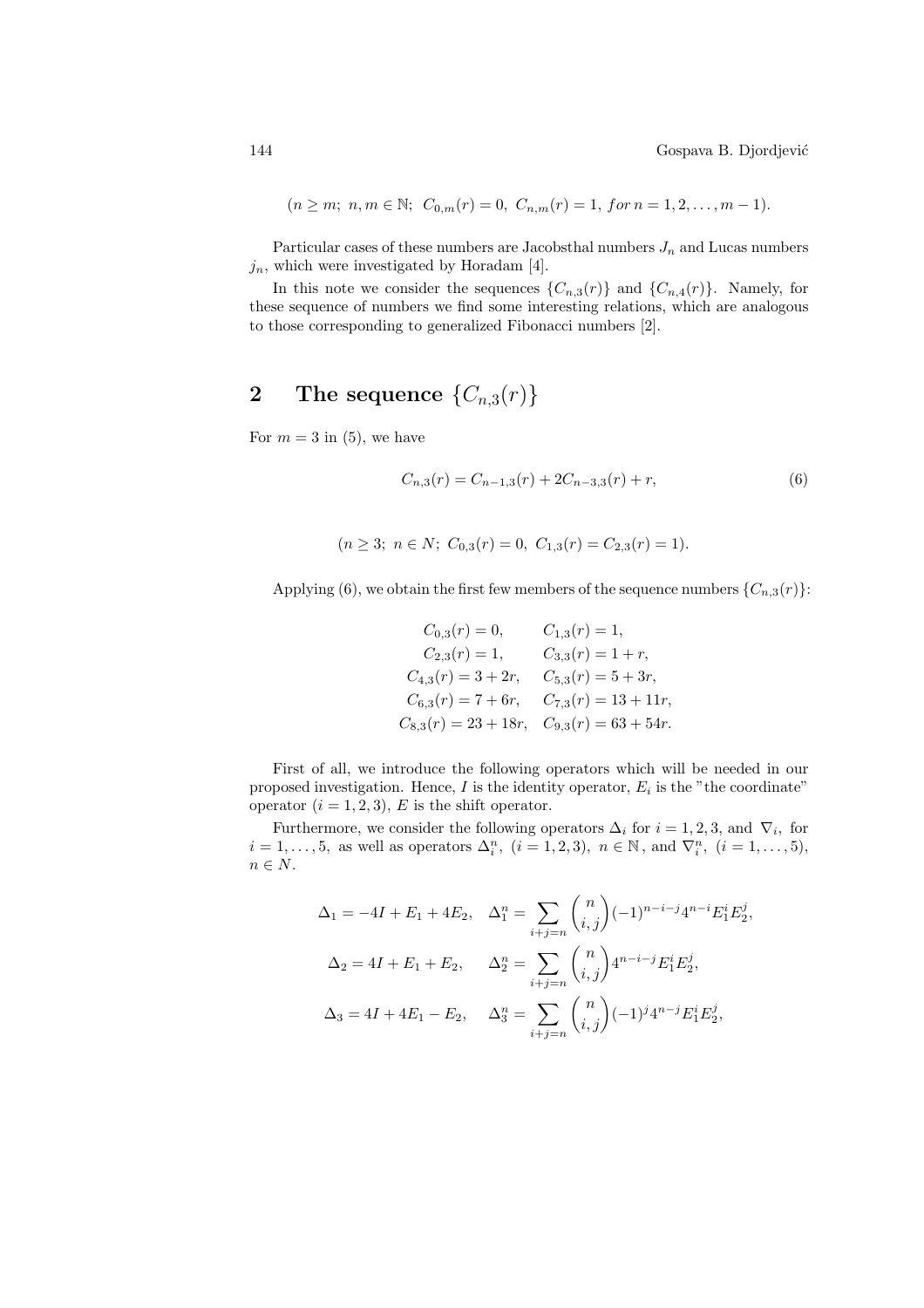where 
$$
\binom{n}{i,j} = \frac{n!}{i!j!(n-i-j)!}
$$
,  $n \in \mathbb{N}$ .  
\n
$$
\nabla_1 = -4I + 4E_1 + 2E_2 + E_3, \quad \nabla_1^n = \sum_{i+j+k=n} \binom{n}{i,j,k} (-4)^{n-i-j-k} 4^i 2^j E_1^i E_2^j E_3^k,
$$
\n
$$
\nabla_2 = 2E_1 - 4I + 4E_2 + E_3, \quad \nabla_2^n = \sum_{i+j+k=n} \binom{n}{i,j,k} (-4)^{n-i-j-k} 2^i 4^j E_1^i E_2^j E_3^k,
$$
\n
$$
\nabla_3 = -4I + E_1 + 4E_2 + 2E_3, \quad \nabla_3^n = \sum_{i+j+k=n} \binom{n}{i,j,k} (-4)^{n-i-j-k} 4^j 2^k E_1^i E_2^j E_3^k,
$$
\n
$$
\nabla_4 = -4I + E_1 + 2E_2 + 4E_3, \quad \nabla_4^n = \sum_{i+j+k=n} \binom{n}{i,j,k} (-4)^{n-i-j-k} 2^j 4^k E_1^i E_2^j E_3^k,
$$
\n
$$
\nabla_5 = -4I + 4E_1 + 2E_2 - 3E_3, \quad \nabla_5^n = \sum_{i+j+k=n} \binom{n}{i,j,k} (-4)^{n-i-j-k} 4^i 2^j (-3)^k E_1^i E_2^j E_3^k,
$$

where

$$
\binom{n}{i,j,k} = \frac{n!}{i!j!k!(n-i-j-k)!},
$$

Applying operators  $\Delta_1^n$ ,  $\Delta_2^n$  and  $\Delta_3^n$  to the function  $f(i, j)$ , (see also [5]), we find the following functions

$$
g(n,k) = \Delta_i^n f(0,k), \ \ n = 1,2,3; \ \ n \in \mathbb{N}.
$$

Applying  $\nabla_i^n$ ,  $(i = 1, ..., 5)$ , to the function  $f(i, j, k)$ , we get

$$
g_p f(n, 0, m) = \nabla_p^n f(0, 0, m), \quad p = 1, \ldots, 5, \quad n \in \mathbb{N}.
$$

We prove the following two statement.

**Lemma 2.1.** For a nonnegative integer  $k$ , the following relation holds

$$
4C_{k,3}(r) - 4C_{k+3,3}(r) + C_{k+6,3}(r) = C_{k+4,3}(r). \tag{7}
$$

Proof. Using (6), we get

$$
4C_{k,3}(r) - 4C_{k+3,3}(r) + C_{k+6,3}(r)
$$
  
= 2(C\_{k+3,3}(r) - C\_{k+2,3}(r) - r) - 4C\_{k+3,3}(r) + C\_{k+5,3}(r) + 2C\_{k+3,3}(r) + r  
= C\_{k+5,3}(r) - 2C\_{k+2,3}(r) - r  
= C\_{k+4,3}(r) + 2C\_{k+2,3}(r) + r - 2C\_{k+2,3}(r) - r = C\_{k+4,3}(r).

 $\Box$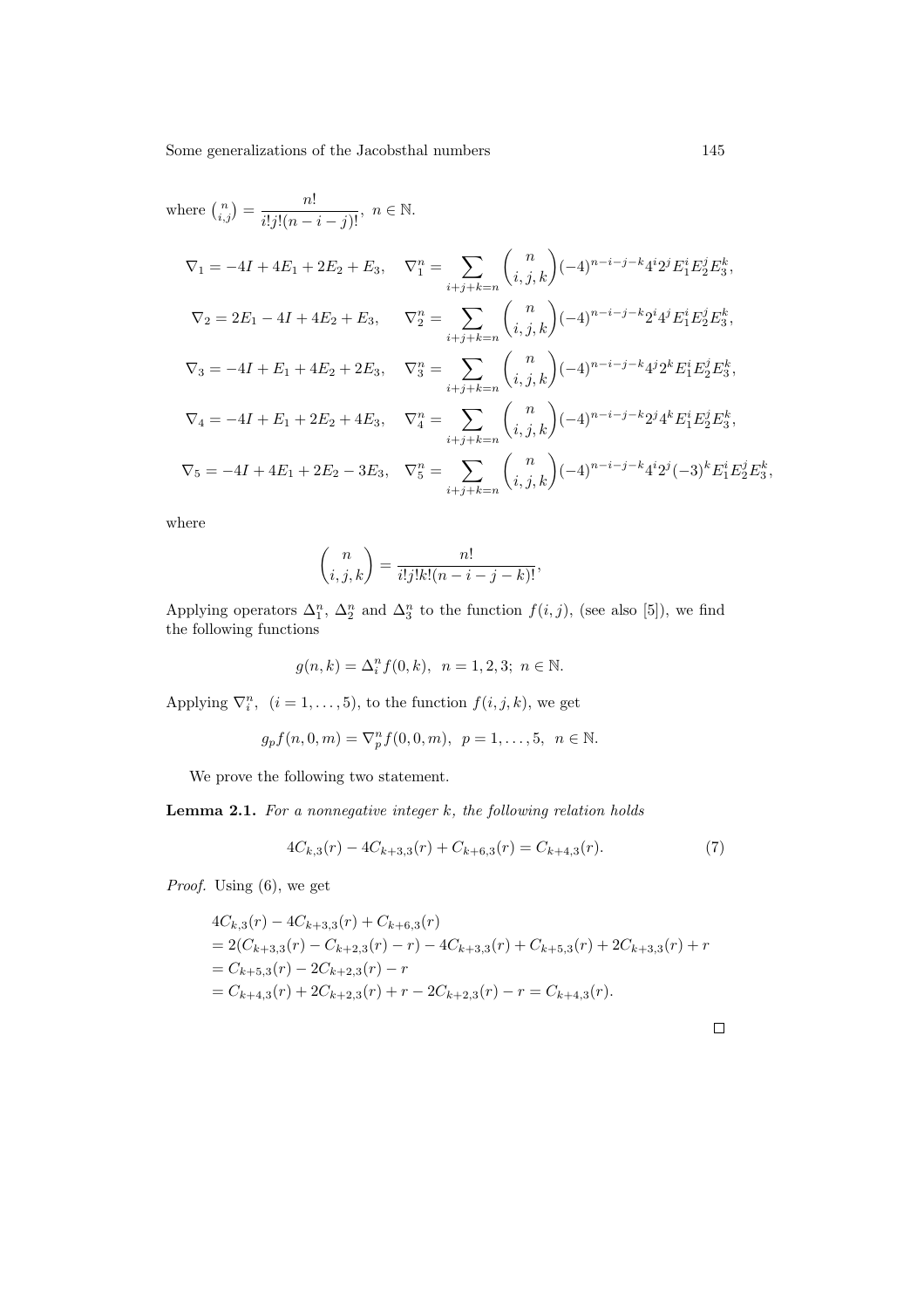**Theorem 2.1.** Let  $n \in \mathbb{N}$  and k be nonnegative integer. Then the following hold:

$$
C_{6n+3k,3}(r) = \sum_{i+j=n} {n \choose i,j} (-1)^{n-i-j} 4^{n-1} C_{4i+3(j+k),3}(r); \tag{8}
$$

$$
C_{6n+4k,3}(r) = \sum_{i+j=n} {n \choose i,j} (-1)^{n+j} 4^{n-j} C_{3i+4j+k,3}(r); \tag{9}
$$

$$
C_{4n+3k,3}(r) = \sum_{i+j=n} {n \choose i,j} (-1)^{n+j} 4^{n-i} C_{6i+3(j+k),r}(r); \tag{10}
$$

$$
C_{3n+4k,3}(r) = \sum_{i+j=n} {n \choose i,j} 4^{-i-j} (-1)^j C_{6i+4(j+k),3}(r); \tag{11}
$$

$$
C_{3n+6k,3}(r) = \sum_{i+j=n} {n \choose i,j} 4^{-i-j} C_{4i+6(j+k),3}(r). \tag{12}
$$

*Proof.* We apply  $\Delta_1$  to  $f(i, j) = C_{4i+3j,3}(r)$ , and obtain

$$
\Delta_1 f(i,j) = -4C_{4i+3j,3}(r) + C_{4i+4+3j,3}(r) + 4C_{4i+3j+3,3}(r)
$$
  
=  $C_{4i+3j+6,3}(r) = E_2^2 f(i,j).$ 

Now, (8) follows:

$$
\Delta_1^n f(0, k) = E_2^{2n} f(0, k) = \sum_{i+j=n} {n \choose i, j} (-1)^{n-i-j} 4^{n-i} C_{4i+3(j+k), 3}(r)
$$
  
=  $C_{3(k+2n), 3}(r) = C_{6n+3k, 3}(r).$ 

Applying  $\Delta_3$  to  $f(i, j) = (-1)^i C_{3i+4j,3}(r)$ , we have

$$
\Delta_3 f(i,j) = 4(-1)^i C_{3i+4j,3}(r) + 4(-1)^{i+1} C_{3i+3+4j,3}(r) - (-1)^i C_{3i+4j+4,3}(r)
$$
  
= (-1)^i (4C\_{3i+4j,3}(r) - 4C\_{3i+4j+3,3}(r) - C\_{3i+4j+4,3}(r))  
= (-1)^i C\_{3i+4j+6,3}(r) = -E\_1^2 f(i,j).

Hence

$$
\Delta_3^n f(0, k) = (-1)^n E_1^{2n} f(0, k) = (-1)^n \sum_{i+j=n} {n \choose i,j} 4^{n-i} (-1)^j C_{3i+4(j+k),3}(r)
$$
  
= 
$$
(-1)^n C_{6n+4k,3}(r).
$$

It follows that the relation (9) holds.

Again, applying  $\Delta_1$  to  $f(i, j) = (-1)^i C_{6i+3j,3}(r)$ , we get  $\Delta f(i, t) = -4(-1)iC$   $(i, t) + (-1)iHC$   $(i, t) + 4(-1)iC$ 

$$
\Delta_1 f(i,j) = -4(-1)^i C_{6i+3j,3}(r) + (-1)^{i+1} C_{6i+6+3j,3}(r) + 4(-1)^i C_{6i+3j+3,3}(r)
$$
  
\n
$$
= -(-1)^i (4C_{6i+3j,3}(r) + C_{6i+6+3j,3}(r) - 4C_{6i+3j+3,3}(r))
$$
  
\n
$$
= -(-1)^i C_{6i+3j+4,3}(r) = -E_2^{4/3} f(i,j).
$$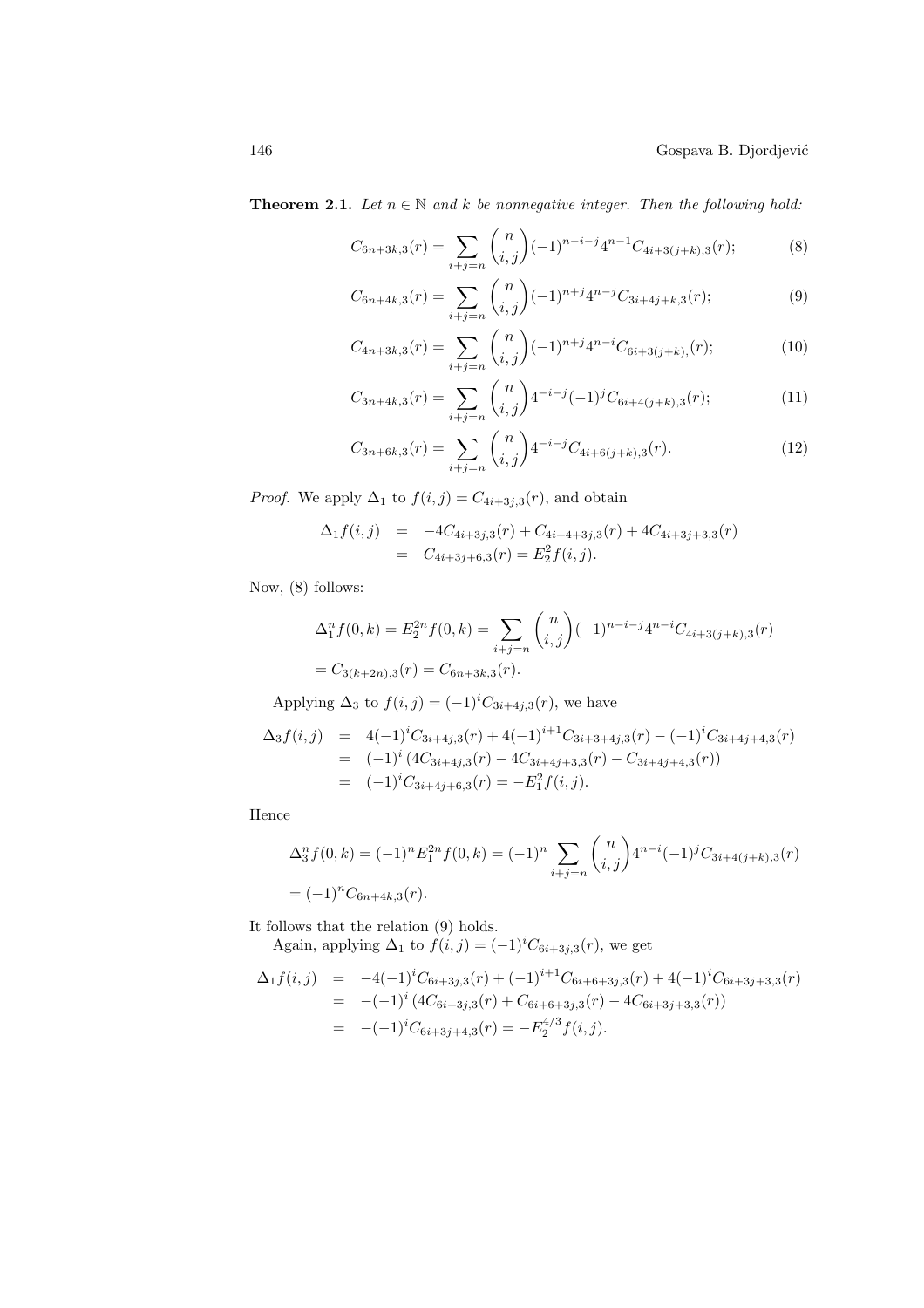Hence we conclude

$$
\Delta_1^n f(0,k) = (-1)^n E_2^{4n/3} f(0,k) = (-1)^n C_{4n+3k,3}(r),
$$

It follows that the relation (10) is satisfied.

We apply  $\Delta_2$  to  $f(i, j) = (-1)^j C_{6i+4j,3}(r)$ , and obtain (11):

$$
\Delta_2 f(i,j) = 4E_1^{1/2} f(i,j),
$$

wherefrom

$$
\Delta_2^n f(0,k) = 4^n E_1^{n/2} f(0,k) = 4^n C_{3n+4k,3}(r),
$$

Applying  $\Delta_2$  to  $f(i, j) = (-1)^i C_{4i+6j,3}(r)$ , we obtain

$$
\Delta_2 f(i,j) = 4(-1)^i C_{4i+6j,3}(r) + (-1)^{i+1} C_{4i+4+6j,3}(r) + (-1)^i C_{4i+6j+6,3}(r)
$$
  
= 
$$
(-1)^i (4C_{4i+6j,3}(r) - C_{4i+6j+4,3}(r) + C_{4i+6j+6,3}(r))
$$
  
= 
$$
(-1)^i C_{4i+6j+3,3}(r) = 4E_2^{1/2} f(i,j).
$$

Thus, we get (12):

$$
\Delta_2^n f(0,k) = 4^n E_2^{n/2} f(0,k) = 4^n C_{3n+6k,3}(r).
$$

As a special case, we obtain the following result.

**Corollary 2.1.** For  $k = 0$  the relations (8)–(12) become, respectively:

$$
C_{6n,3}(r) = \sum_{i+j=n} {n \choose i,j} (-1)^{n-i-j} 4^{n-i} C_{4i+3j,3}(r);
$$
  
\n
$$
C_{6n,3}(r) = \sum_{i+j=n} {n \choose i,j} (-1)^{n+j} 4^{n-j} C_{3i+4j,3}(r);
$$
  
\n
$$
C_{4n,3}(r) = \sum_{i+j=n} {n \choose i,j} (-1)^{n+j} 4^{n-i} C_{6i+3j,3}(r);
$$
  
\n
$$
C_{3n,3}(r) = \sum_{i+j=n} {n \choose i,j} 4^{-i-j} (-1)^j C_{6i+4j,3}(r);
$$
  
\n
$$
C_{3n,3}(r) = \sum_{i+j=n} {n \choose i,j} 4^{-i-j} C_{4i+6j,3}(r).
$$

 $\Box$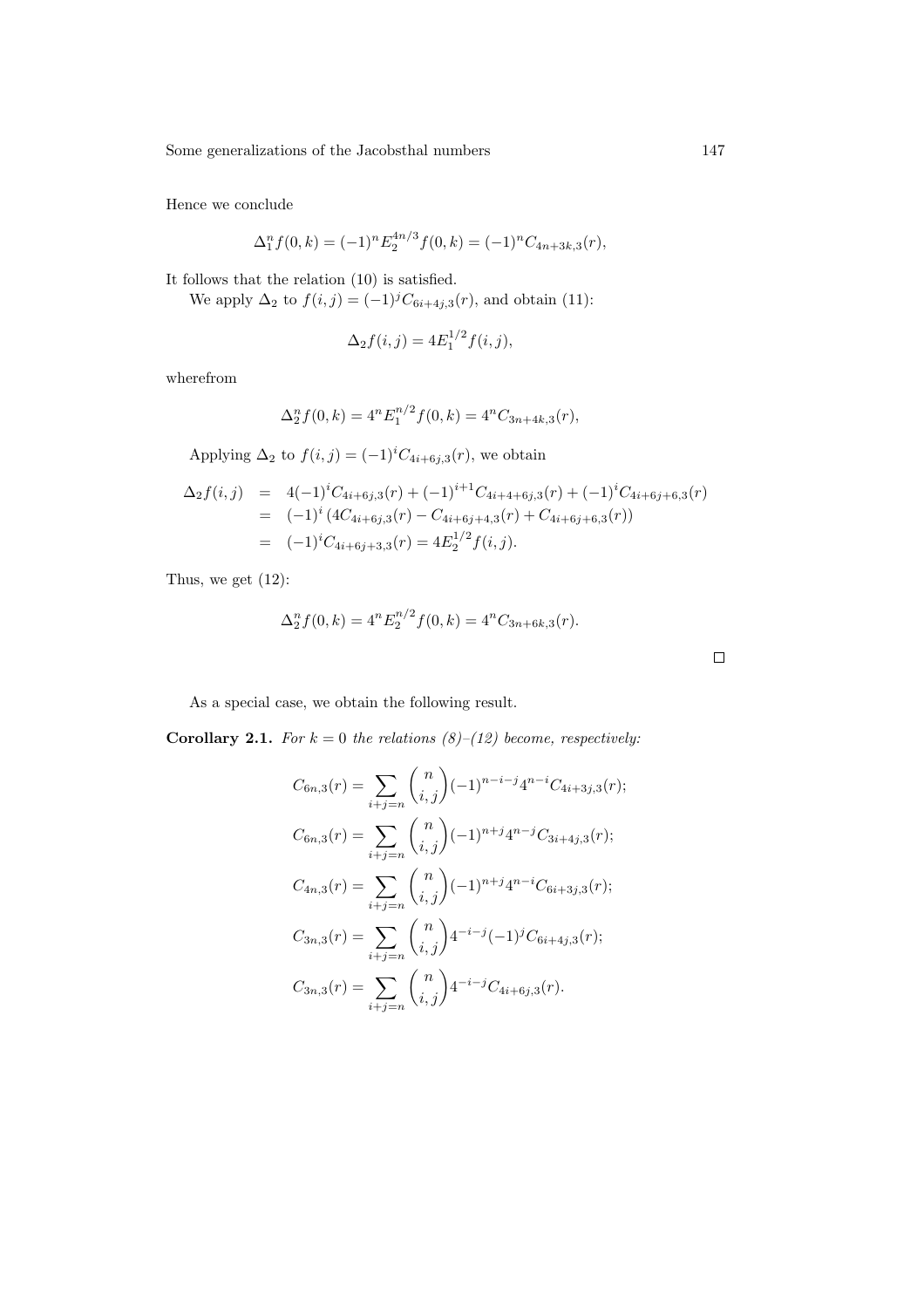$\Box$ 

**Lemma 2.2.** If the sequence  $\{X_n\}$   $(n \in \mathbb{N})$  satisfies the following relation

$$
X_n = X_{n-2} + 4X_{n-3} - 4X_{n-6}, \ \ n \ge 6,
$$

then

$$
I = E^{-2} + 4E^{-3} - 4E^{-6}.
$$

So,

$$
I = (I^n) = \sum_{i+j=n} {n \choose i,j} (-1)^{n-i-j} 4^{n-i} E^{-6n+4i+3j}.
$$
 (13)

Also, for nonnegative integers n and k, the sequence  $\{X_{6n+k}\}\$  satisfies the following relation

$$
X_{6n+k} = \sum_{i+j=n} {n \choose i,j} (-1)^{n-i-j} E_{4i+3j+k}.
$$
 (14)

*Proof.* Applying the identity operator (13) to the sequence  $\{X_{6n+k}\}\$ , we obtain the relation (14).  $\Box$ 

Corollary 2.2. The following relation holds

$$
C_{6n+k,3}(r) = \sum_{i+j=n} {n \choose i,j} (-1)^{n-i-j} 4^{n-i} C_{4i+3j+k,3}(r). \tag{15}
$$

Proof. Follows from Lemma 2.1 and Lemma 2.2.

For  $k = 0$  in (15), we get the following result.

**Corollary 2.3.** For every nonnegative integer  $n$ , we get

$$
C_{6n,3}(r) = \sum_{i+j=n} {n \choose i,j} (-1)^{n-i-j} 4^{n-i} C_{4i+3j,3}(r).
$$

# 3 The sequence  $\{C_{n,4}(r)\}$

From (5), for  $m = 4$ , we get the sequence of numbers  $C_{n,4}(r)$  which satisfy the following recurrence relation

$$
C_{n,4}(r) = C_{n-1,4}(r) + 2C_{n-4,4}(r) + r,
$$
\n(16)

$$
(n \ge 4; n \in \mathbb{N}; C_{0,4}(r) = 0, C_{n,4}(r) = 1, n = 1, 2, 3)
$$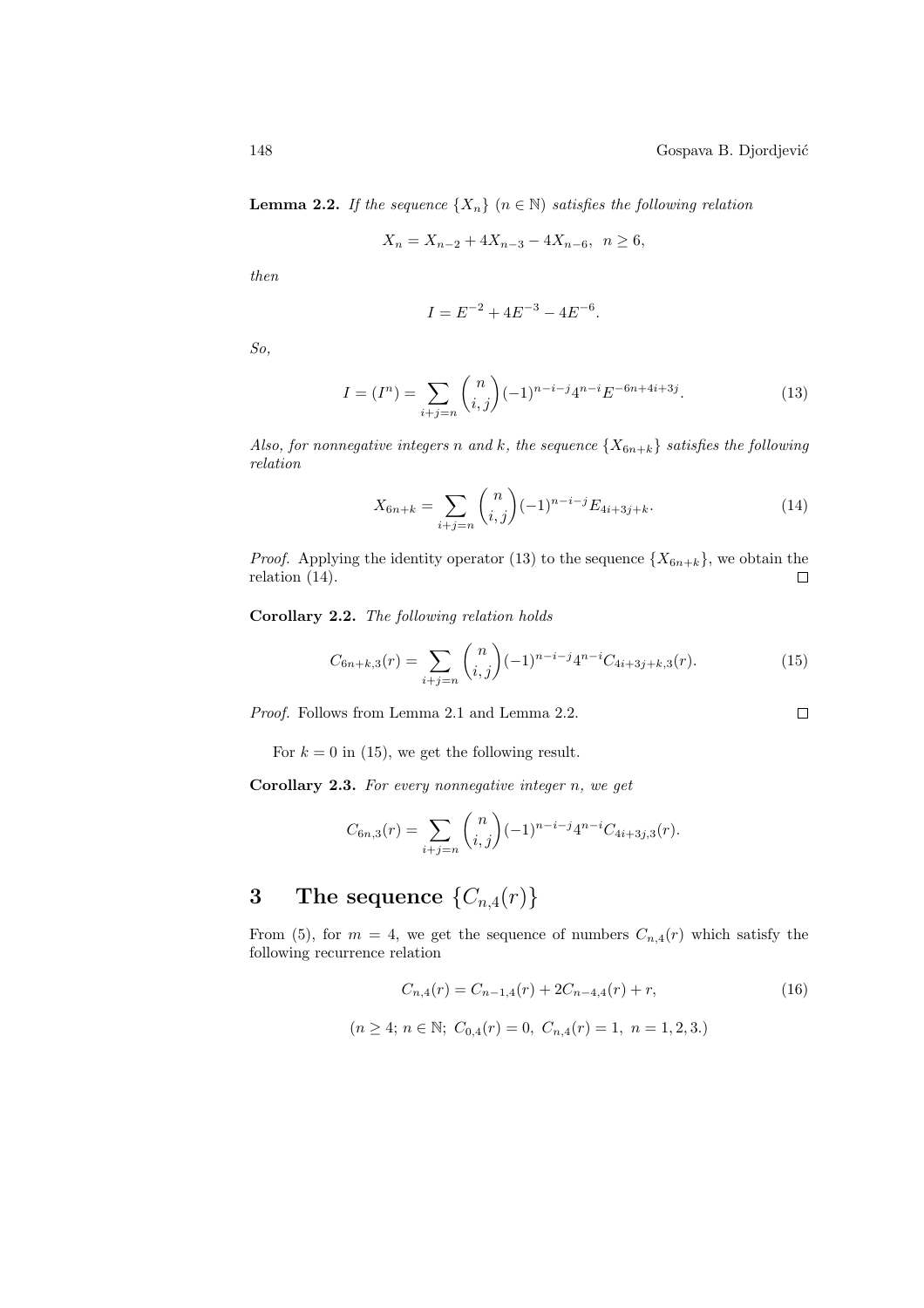Hence, using (16), we obtain the some initial values of  $C_{n,4}(r)$ :

 $C_{0,4}(r) = 0, \qquad C_{1,4}(r) = 1,$  $C_{2,4}(r) = 1,$   $C_{3,4}(r) = 1,$  $C_{4,4}(r) = 1 + r$ ,  $C_{5,4}(r) = 3 + 2r$ ,  $C_{6,4}(r) = 5 + 3r$ ,  $C_{7,4}(r) = 7 + 4r$ ,  $C_{8,4}(r) = 9 + 7r$ ,  $C_{9,4}(r) = 15 + 12r$ ,  $C_{10,4}(r) = 22 + 19r.$ 

These numbers satisfy the following two statement.

**Lemma 3.1.** For a positive integer  $k$  the following relation holds

$$
4C_{k+2,4}(r) - 4C_{k,4}(r) + 2C_{k+3,4}(r) + C_{k+9,4}(r) = 3C_{k+7,4}(r). \tag{17}
$$

Proof. Using the recurrence relation  $(16)$ , we get

$$
4C_{k+2,4}(r) - 4C_{k,4}(r) + 2C_{k+3,4}(r) + C_{k+9,4}(r)
$$
  
= 2(C\_{k+6,4}(r) - C\_{k+5,4}(r) - r) - 2(C\_{k+4,4}(r) - C\_{k+3,4}(r) - r)  
+2C\_{k+3,4}(r) + C\_{k+8,4}(r) + 2C\_{k+5,4}(r) + r  
= 2C\_{k+6,4}(r) + 4C\_{k+3,4}(r) - 2C\_{k+4,4}(r) + r  
+C\_{k+7,4}(r) + 2C\_{k+4,4}(r) + r  
= 2C\_{k+6,4}(r) + C\_{k+7,4}(r) + 2(C\_{k+7,4}(r) - C\_{k+6,4}(r) - r) + 2r  
= 3C\_{k+7,4}(r).

 $\Box$ 

**Theorem 3.1.** Let n and  $k$  be nonnegative integers. Then the following hold:

$$
3^{n}C_{7n+9m,4}(r) = \sum_{i+j+k=n} {n \choose i,j,k} (-1)^{n-i-j-k} 4^{n-j-k} 2^{j} A_{1};
$$
 (18)

$$
3^{n}C_{7n+3m,4}(r) = \sum_{i+j+k=n} {n \choose i,j,k} (-1)^{n-i-j-k} 4^{n-i-k} 2^{i} A_{2};
$$
 (19)

$$
3^{n}C_{7n+2m,4}(r) = \sum_{i+j+k=n} {n \choose i,j,k} (-4)^{n-i-j-k} 2^{j} 4^{k} A_{3};
$$
\n(20)

$$
C_{9n+7m,4}(r) = \sum_{i+j+k=n} (-1)^{i+j} 4^{n-j-k} 2^j 3^k C_{2i+3j+7(k+m),4}(r), \qquad (21)
$$

where

$$
A_1 = C_{2i+3j+4(k+m),4}(r), \quad A_2 = C_{9i+2j+3(k+m),4}(r), \quad A_3 = C_{9i+3j+2(k+m),4}(r).
$$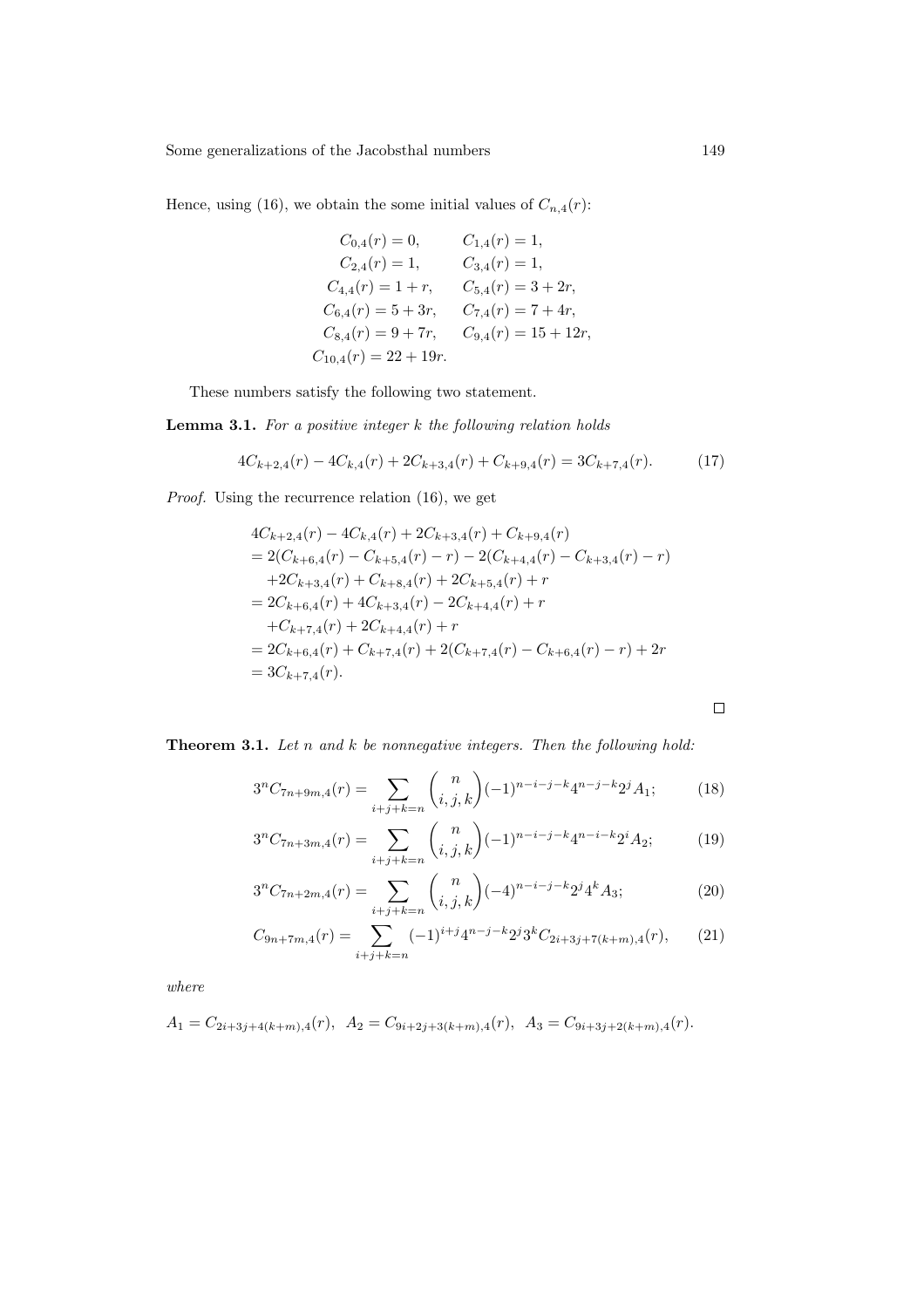*Proof.* We apply  $\nabla_1$  to  $f(i, j, k) = C_{2i+3j+9k,4}(r)$ , and we get

$$
\nabla_1 f(i,j,k) = -4C_{2i+3j+9k,4}(r) + 4C_{2i+2+3j+9k,4}(r) + 2C_{2i+3j+3+9k,4}(r)
$$

$$
+ C_{2i+3j+9k+9,4}(r) = 3C_{2i+3j+9k+7,4}(r)
$$

$$
= \begin{cases} 3E_1^{7/2} f(i,j,k) \\ 3E_2^{7/3} f(i,j,k) \\ 3E_3^{7/9} f(i,j,k). \end{cases}
$$

Hence, we obtain the relation (18) in three ways:

$$
\nabla_1^n f(0,0,m) = 3^n E_1^{\tau n/2} f(0,0,m) = 3^n C_{2(0+7n/2)+9m,4}(r) = 3^n C_{7n+9m,4}(r),
$$
  
\n
$$
\nabla_1^n f(0,0,m) = 3^n E_2^{\tau n/3} f(0,0,m) = 3^n C_{3(0+7n/3)+9m,4}(r) = C_{7n+9m,4}(r),
$$
  
\n
$$
\nabla_1^n f(0,0,m) = 3^n E_3^{\tau n/4} f(0,0,m) = 3^n C_{9(m+7n/9),4}(r) = 3^n C_{7n+9m,4}(r).
$$

Furthermore, applying  $\nabla_2$  to  $f(i, j, k) = C_{3i+2j+9k,4}(r)$ , and using (16), we obtain the relation (19):

$$
\nabla_2 f(i,j,k) = -4C_{3i+2j+9k,4}(r) + 2C_{3i+3+2j+9k,4}(r) + 4C_{3i+2j+2+9k,4}(r) \n+ C_{3i+2j+9k+9,4}(r) = 3C_{3i+2j+9k+7,4}(r) \n= \begin{cases}\n3E_1^{7/3} f(i,j,k) \\
3E_2^{7/2} f(i,j,k) \\
3E_3^{7/9} f(i,j,k).\n\end{cases}
$$

Applying  $\nabla_3$  to  $f(i, j, k) = C_{9i+2j+3k,4}(r)$ , we find that

$$
\nabla_3 f(i,j,k) = -4C_{9i+2j+3k,4}(r) + C_{9i+9+2j+3k,4}(r) + 4C_{9i+2j+2+3k,4}(r) \n+2C_{9i+2j+3k+3,4}(r) \n= 3C_{9i+2j+3k+7,4}(r) = 3E_3^{7/3} f(i,j,k).
$$

So, we obtain (19):

$$
\nabla_3^n f(0,0,m) = 3^n E_3^{\pi n/3} f(0,0,m) = 3^n C_{7n+3m,4}(r).
$$

Simialrly, applying  $\nabla_4$  to  $f(i, j, k) = C_{9i+3j+2k,4}(r)$ , we obtain (20):

$$
\nabla_4 f(i, j, k) = 3E_1^{7/9} f(i, j, k).
$$

Hence, the relation (17) follows:

$$
\nabla_4^n f(0,0,m) = 3^n E_1^{\tau n/9} f(0,0,m) = 3^n C_{9(0+7n/9)+3\cdot 0+2m,4}(r) = 3^n C_{7n+2m,4}(r).
$$
  
Finally, applying  $\nabla_5$  to  $f(i, j, k) = C_{2i+3j+7k,4}(r)$ , we get

$$
\nabla_5 f(i,j,k) = -4C_{2i+3j+7k,4}(r) + 4C_{2i+2+3j+7k,4}(r) + 2C_{2i+3j+3+7k,4}(r) \n-3C_{2i+3j+7k+7,4}(r) \n= -C_{2i+3j+7k+9,4}(r) = -E_2^3 f(i,j,k),
$$